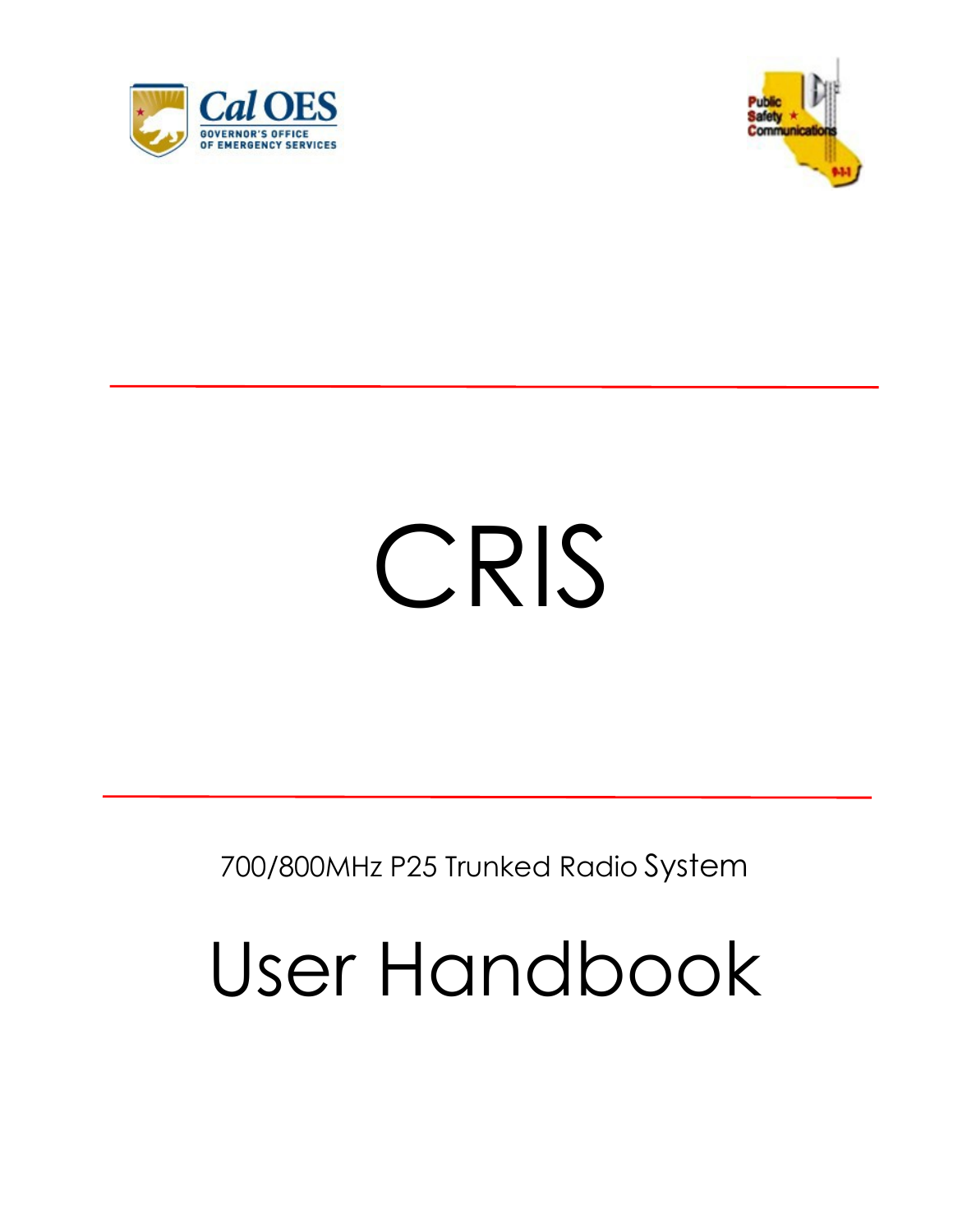#### **TABLE OF CONTENTS**

| <b>CRIS Basics</b>               | <u>Pg.</u>     |
|----------------------------------|----------------|
| <b>System Description</b>        |                |
| System Manager                   | 1              |
| PSC Rights and Responsibilities  |                |
| User Rights and Responsibilities |                |
| Subscribing to CRIS              |                |
| <b>Initial Consultation</b>      | 2              |
| Subscriber Types                 | $\overline{2}$ |
| Enrollment                       | 2              |
| Equipment                        | $\overline{2}$ |
| <b>Billing and Rates</b>         |                |
| <b>Billing Period</b>            | 3              |
| Rates                            | 3              |
| Exhibit 1: CRIS Rate Structure   | 4              |
| <b>Operating Guidelines</b>      |                |
| Monitoring                       | 5              |
| Permitted Use                    | 5              |
| Communicating on CRIS            | 5              |
| Programming                      | 5              |
| <b>Emergency Use</b>             | 5              |
| <b>System Restrictions</b>       | 5              |
| <b>Talk Group Priority</b>       | 6              |
| Maintenance                      |                |
| <b>System Outages</b>            |                |
| <b>Equipment Maintenance</b>     | $\prime$       |
| <b>System Configuration</b>      |                |
| Infrastructure                   | 8              |
| Frequency Plan                   | 8              |
| <b>Trunked Radio Basics</b>      | 8              |
| Wide Area Trunked Operation      | 8              |
| Miscellaneous                    |                |
| Common Terminology               | 10             |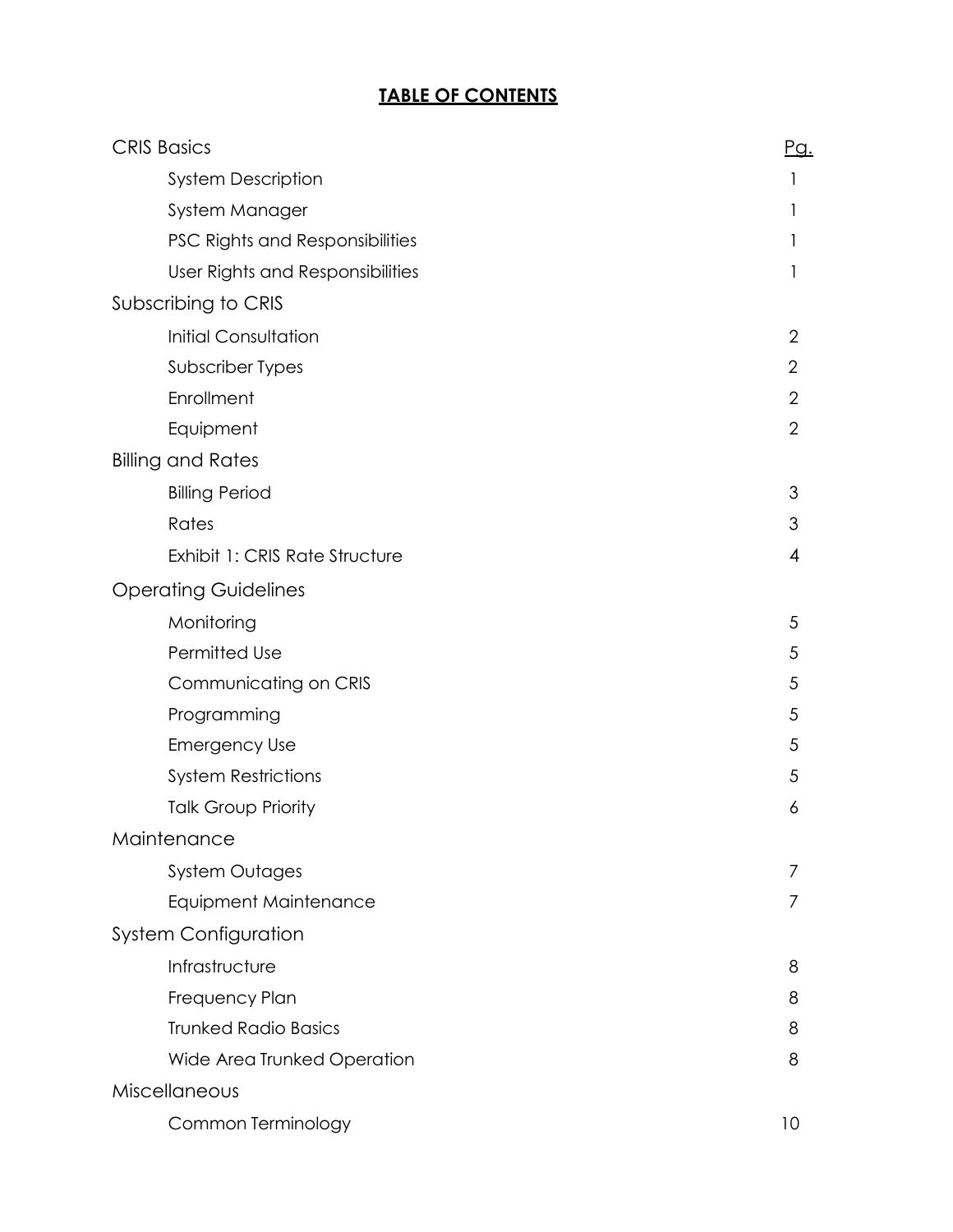#### **PURPOSE**

This user handbook provides information to the prospective subscriber on how to request service and understand the basics of operating on the California Radio Interoperable System (CRIS).

#### **CRIS BASICS**

#### <span id="page-2-0"></span>**System Description**

The California Radio Interoperable System (CRIS) is a statewide trunked mobile radio system designed to provide state, federal, local, and tribal public safety-first responders the ability to seamlessly communicate intra-agency and inter-agency across the majority of the State of California. The system operates in the 700/800 MHz frequency spectrum utilizing Project 25 Phase II technology. The CRIS provides coverage along the major traffic arteries throughout the state as well as the major areas of the state's population and geographical area. To expand and enhance coverage in densely populated areas of California such as San Diego, Sacramento, San Francisco and Los Angeles, the system will link with existing regional trunked radio systems.

#### <span id="page-2-1"></span>**System Manager**

CRIS is managed by the California's Governor's Office of Emergency Services, Public Safety Communications (Cal OES/PSC). Cal OES/PSC is the sole party responsible for engineering, maintaining, operating and modifying the system. Cal OES/PSC is also responsible for ensuring Federal Communications Commission (FCC) licensing is maintained for all equipment in operation. Cal OES/PSC will be the managing agency of all system programming and system keys.

#### <span id="page-2-2"></span>**PSC Rights and Responsibilities**

Cal OES/PSC authorizes use of the system to federal, state, local, and tribal agencies that serve the public. Cal OES/PSC will monitor the system continuously to determine user compliance with the guidelines set forth in this manual and its revisions.

#### <span id="page-2-3"></span>**User Rights and Responsibilities**

<span id="page-2-4"></span>Federal, state, local, and tribal agencies authorized to use the system are responsible for arranging with Cal OES/PSC the equipment compatibility, programming, and maintenance of subscriber equipment if needed.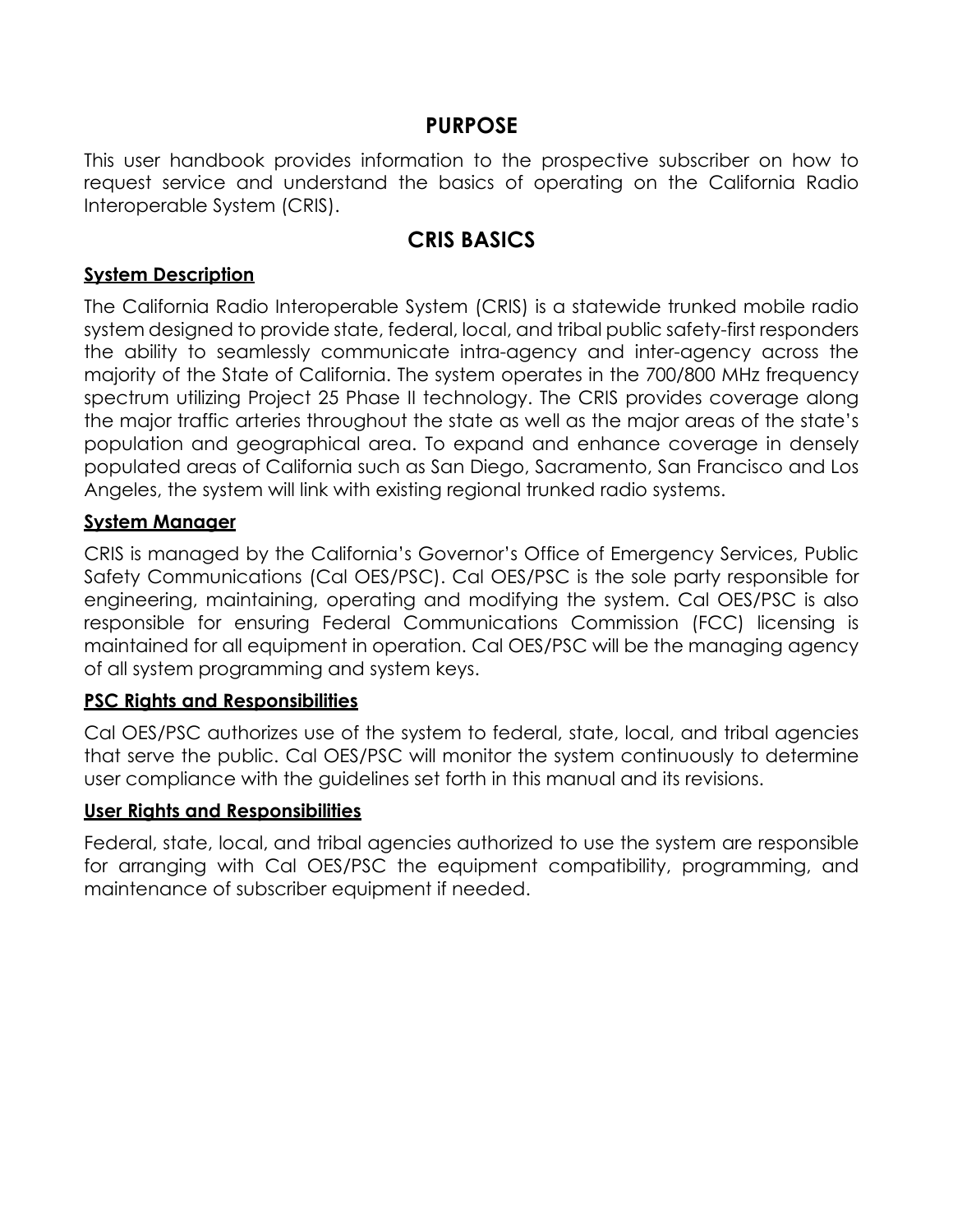# **SUBSCRIBING TO CRIS**

#### <span id="page-3-0"></span>**Initial Consultation**

When an agency is interested in becoming a CRIS subscriber, prior to completing any documentation, the agency should review the CRIS user handbook and consult with the Cal OES/PSC Client Engineering Unit (CEU) contact found at the following link [www.caloes.ca.gov/CRIS](http://www.caloes.ca.gov/CRIS)*.* The CEU will work with the agency and determine if the CRIS will meet the agencies telecommunications service needs or clarify any questions regarding the CRIS.

#### **Membership Types**

There are two types of subscriber within CRIS:

- Primary Subscriber: federal, state, local and tribal agency participants that provide public safety (Police, Fire etc.) and require exclusive "talk group/s". Subscribers supporting law enforcement and fire response agencies on a regular basis such as California Department of Transportation (DOT), shall be considered as Public Safety.
- Secondary Subscriber: federal, state, local and tribal agency participants that provide public safety and only require use of the system for interoperable communications; non-public safety agencies that require use of the system for interoperable communications qualify under this category as well.

#### <span id="page-3-1"></span>**Enrollment**

Enrollment to become a subscriber of the CRIS requires the completion and approval of a CRIS Service Agreement and TDe-115 form. The forms can be found on the CRIS web site under [www.caloes.ca.gov/CRIS.](http://www.caloes.ca.gov/CRIS)

#### <span id="page-3-2"></span>**Equipment**

All equipment used on the CRIS must meet FCC Title 47 Part 90 Code of Federal Regulations and be Phase 2 P25-compliant. Cal OES/PSC can provide specifications for agencies seeking to purchase compatible equipment. All agencies when purchasing new radios should be buying P25 phase 2 compliant and if currently using P25 Phase1 should be planning to upgrade to P25 Phase 2.

The CRIS maintains a cache of mobile radios that are available for short term demonstration deployments of six months or less for potential new subscribers to demo/ test the CRIS system. A maximum of 30 demo radios will be provided. Requests for use of demo radios must be made via a Cal OES/PSC Client Engineering Unit. See CRIS website @ [www.caloes.ca.gov/CRIS](http://www.caloes.ca.gov/CRIS) for the CEU contact number. For questions regarding the demo radio program contact the CRIS outreach representative at (916) 894-5288.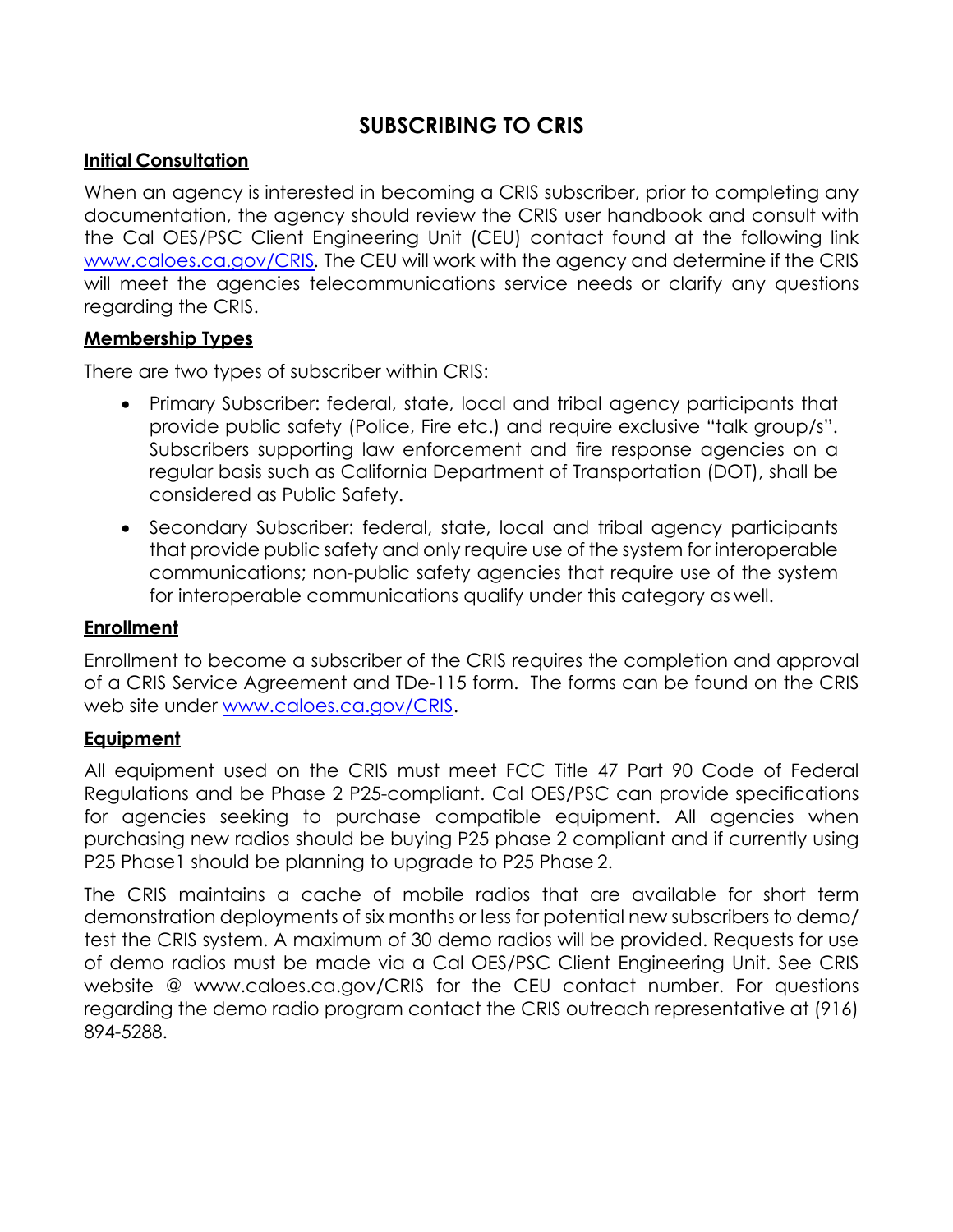# **BILLING AND FEES**

#### <span id="page-4-0"></span>**Billing Period**

All subscribers will be billed on a monthly basis by service period. Fees will be billed for prior month's service.

Payment of invoices for State subscribers using CRIS will be scheduled via State Controller's Office electronic fund transfer from subscriber agency to Cal OES/PSC.

Non-State agency subscribers will be billed monthly and will remit payment via check to:

State of California, Governor's Office of Emergency Services

Attn: Accounting Office

3650 Schriever Avenue

Mather, CA 95655-4203

#### <span id="page-4-1"></span>**Rates**

CRIS is a fee-for-service system; fees cover operational expenses, maintenance, and lifecycle replacement for infrastructure and future CRIS development.

Fees for service period will be determined by the number of radios registered on the system. Radios held by a subscriber as a cache will be billed the same as radios used on a daily basis. Refer to Exhibit 1 below or Rate Structure Document at [www.caloes.ca.gov/CRIS.](http://www.caloes.ca.gov/CRIS)

An administrative processing fee of \$250 is applied for initial activation and enrollment on a per occurrence basis regardless of the amount of equipment being activated on the system.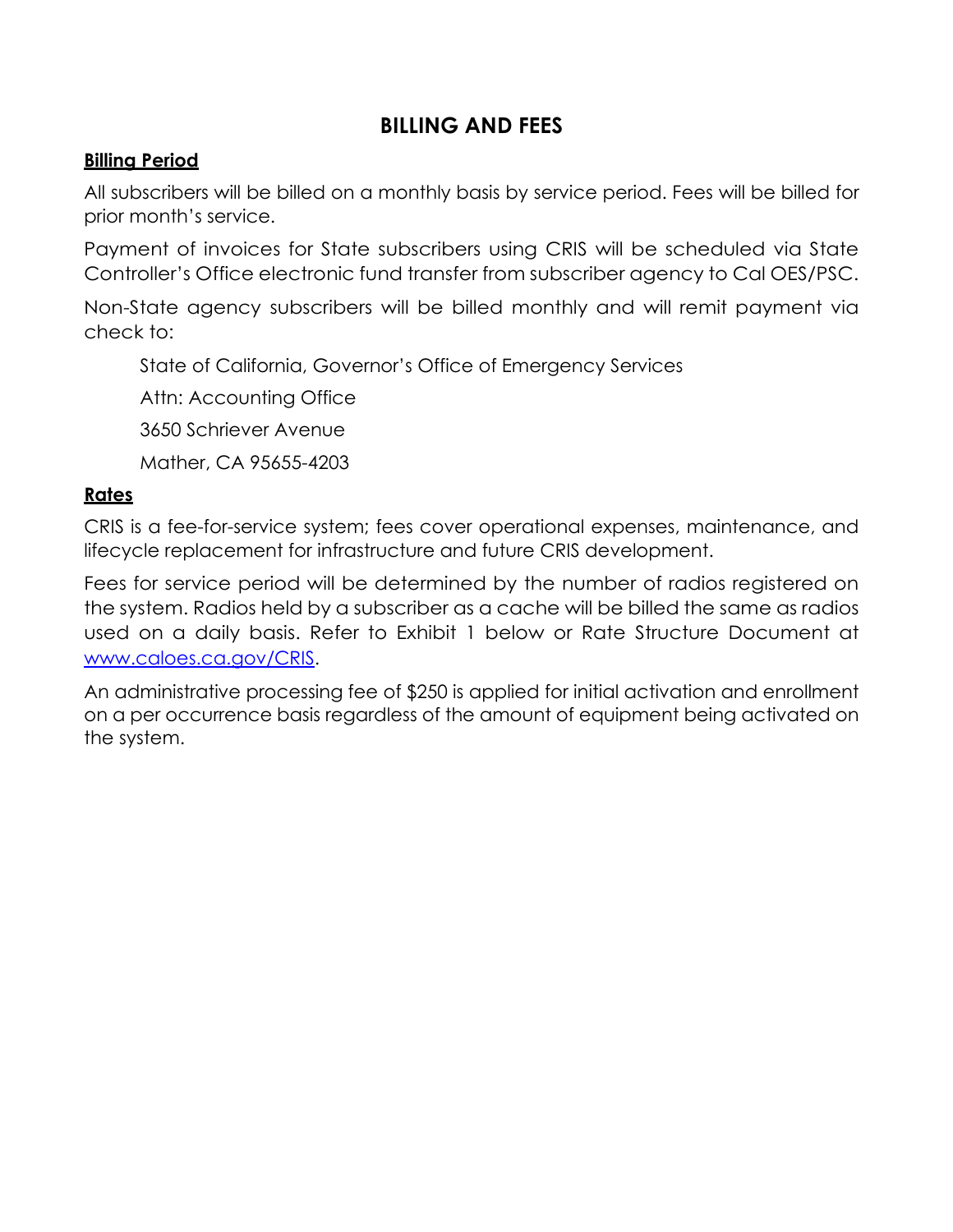# **Exhibit 1**

CRIS Rate Structure Fiscal Year 20*2*0*/*21

Note: Rates shown are current, but are subject to change

| <b>Subscriber Fees</b>                                                                                                                                                | Monthly        | Annual    |
|-----------------------------------------------------------------------------------------------------------------------------------------------------------------------|----------------|-----------|
| Primary User (Dedicated talk groups and use of<br>interoperable talk groups)                                                                                          | \$26.00        | \$312.00  |
| <b>Secondary User</b>                                                                                                                                                 | \$0.00         | \$0.00    |
| (Interoperable talk groups only)                                                                                                                                      |                |           |
|                                                                                                                                                                       |                |           |
| Loaned Demo Mobile Device *                                                                                                                                           | Monthly        | Annual    |
| Mobile Device - Refer to policy on demo equipment<br>for additional information.                                                                                      | No Charge      | No Charge |
|                                                                                                                                                                       |                |           |
| <b>Administration Fee</b>                                                                                                                                             | <b>Monthly</b> | Annual    |
| Charged for each occurrence of<br>Addition/Deletion/Reactivation of a single or group<br>of communications equipment - no limit on number<br>of radios per occurrence | \$250.00       | \$250.00  |

<span id="page-5-0"></span>\*The equipment is owned by Cal OES/PSC and must be safeguarded at all times. If lost or stolen it must be reported immediately to Cal OES/PSC at 916 894-5288. The borrower is responsible for replacement or repair of all equipment and accessories damaged, lost or stolen.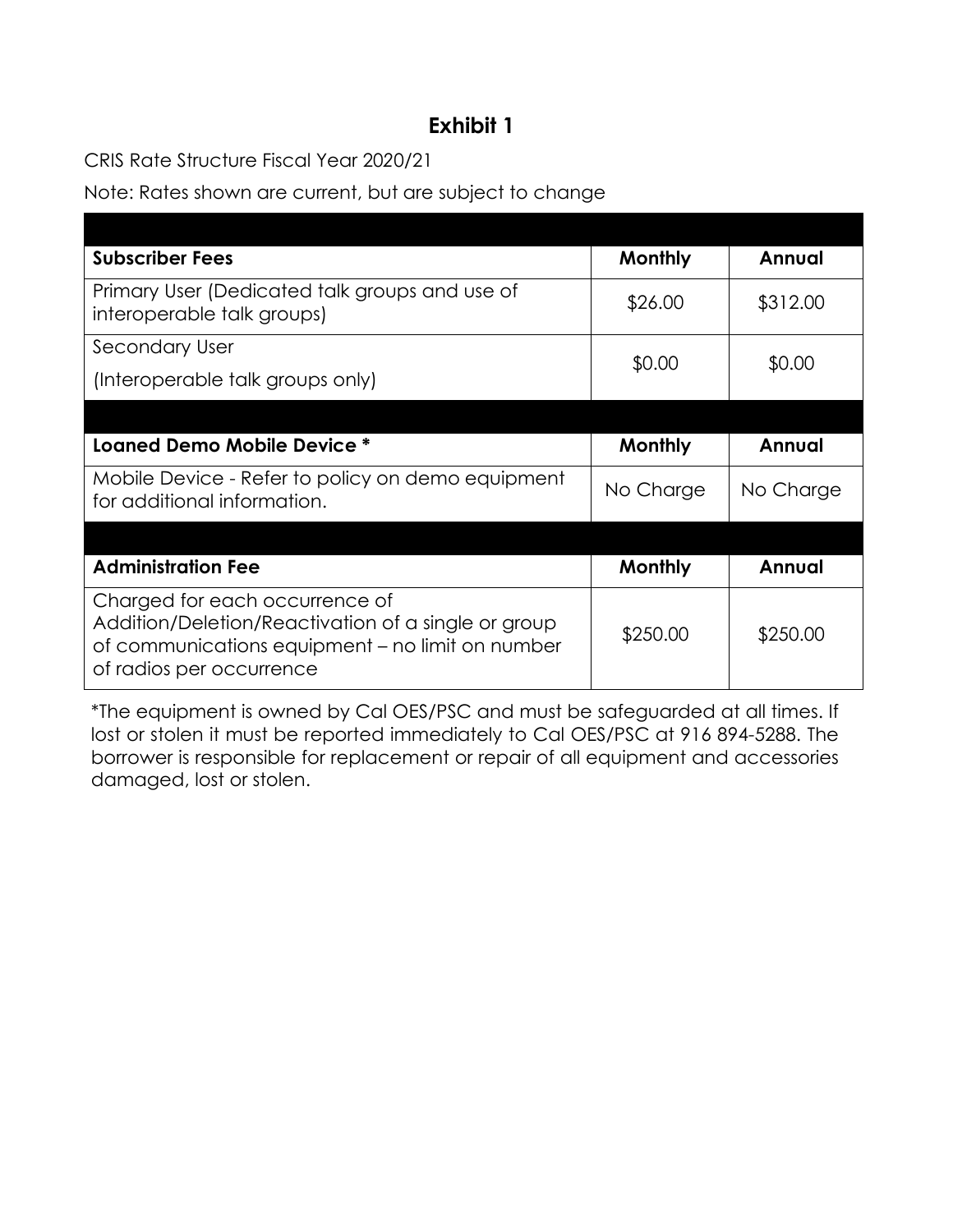# **OPERATING GUIDELINES**

The following guidelines are to be used when operating subscriber equipment on the system:

#### <span id="page-6-0"></span>**Monitoring**

The system will be monitored 24 hours a day, 7 days a week (24x7) by the Cal OES/PSC Network Operations Center (NOC).

#### <span id="page-6-1"></span>**Permitted Use**

Only agency's radios with up-to-date accounts and valid unit IDs assigned by CRIS are authorized to access and communicate using the system. A Primary subscriberwill have at least one dedicated talk group for routine agency radio traffic, including dispatch, and also have at least one interoperable talk group. Secondary subscribers will have access to at least one interoperable talk group.

#### <span id="page-6-2"></span>**Communicating on CRIS**

Subscribers of the system shall keep all radio communication brief and to the point. Radio system traffic shall be limited to official business only. Subscribers are responsible for the appropriate use of the system in accordance with adopted standard protocols. Proper radio etiquette is expected on any communications system. See Policy on Acceptable Usage at [www.caloes.ca.gov/CRIS](http://www.caloes.ca.gov/CRIS).

#### <span id="page-6-3"></span>**Programming**

All state subscriber radios will be programmed for use on the CRIS system by Cal OES/PSC technician staff.

System keys may be provided to non-state subscriber agencies or independent private service shops for radio programming of CRIS frequencies into non-state owned equipment. System keys must be surrendered immediately if requested by the CRIS System Engineer. Request for system keys must be made in writing. Reference policy on system keys at [www.caloes.ca.gov/CRIS](http://www.caloes.ca.gov/CRIS).

Mobile/portable radio equipment will be equipped with a time-out timer which is set for no longer than 3 minutes.

#### <span id="page-6-4"></span>**Emergency Use**

If an emergency situation is declared involving a fire, serious accident, medical emergency, or a threat to life or to public safety, all participating subscribers should scan their pre-defined "Interop" emergency channels. If an emergency arises, the subscriber requesting assistance should transmit on the emergency channel. During an emergency, access to the system may be limited.

#### <span id="page-6-5"></span>**System Restrictions**

An "Interop" "talk group" shall be used for its intended purposes, which is to allow interoperable radio communications between agencies typically during emergencies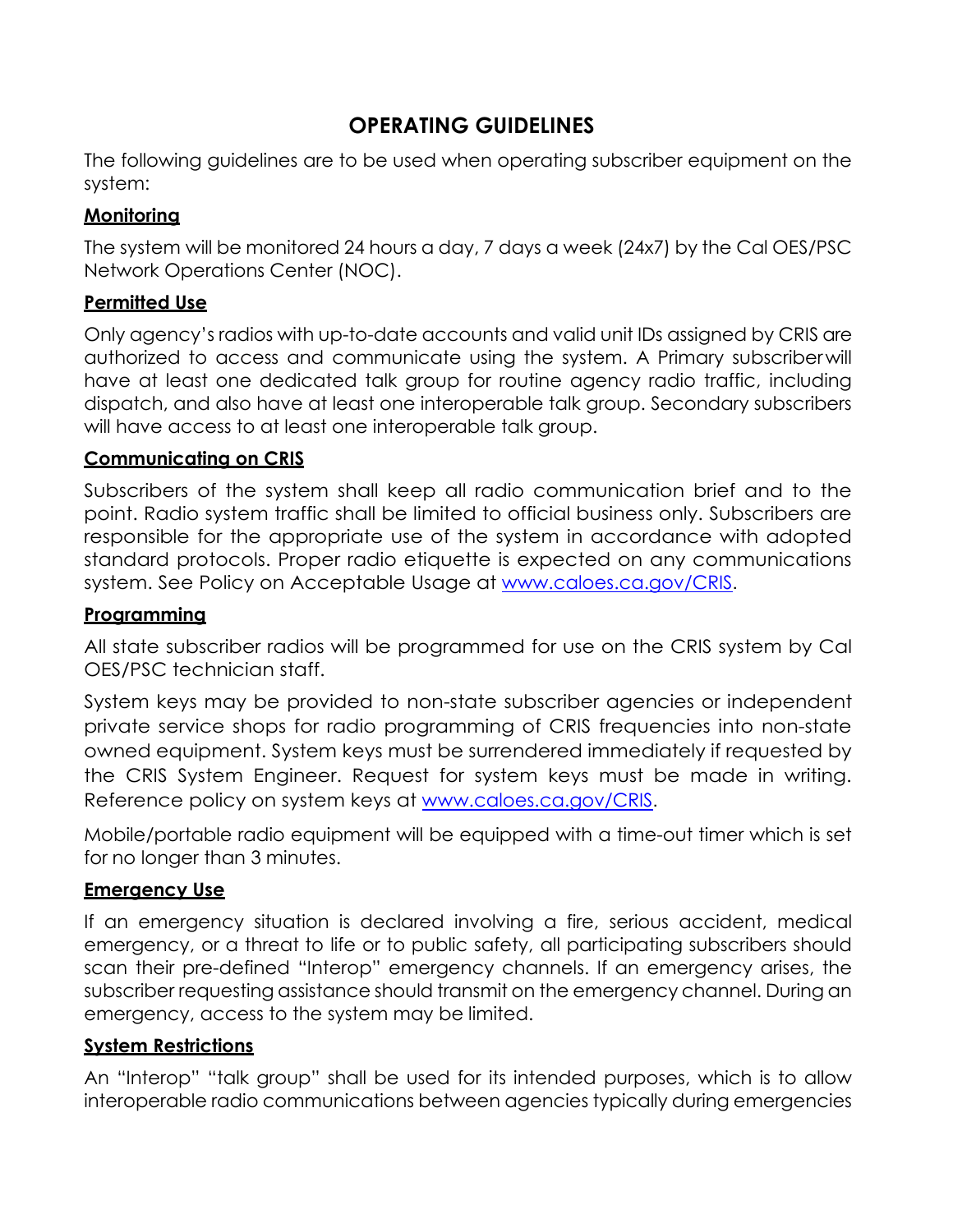or during non-emergency situations that require a coordinated response between agencies. It shall not be used for routine intra-agency radio traffic.

#### <span id="page-7-0"></span>**Talk Group Priority**

In the event of an emergency or all channels at a site or in the system are busy, access prioritization shall be based on the following criteria:

- 1. PriorityOne- Emergency Identification
	- a. An"Emergency Identification" isdefined asthe message received when a public safety Subscriber calls for immediate assistance by activating an emergency button or switch on the user radio equipment.
- 2. Priority Two- Public Safety
	- a. "Public Safety" includes the normal, daily radio transmissions of law enforcement, fire service, paramedic providers, and disaster preparedness personnel using the CRIS. Subscribers generally considered non-public safety, but support law enforcement and fire response agencies on a regular basis such as California Department of Transportation (DOT), shall be considered as Public Safety in regards to traffic prioritization.
	- b. "Public Safety" also includes the CRIS subscribers whose typical lower priorities have been temporarily changed to resolve an unusual occurrence or large-scaledisaster.
- 3. PriorityThree Non-Public Safety, Special Event
	- a. "Non-Public Safety, Special Event" includes planned events involving public service subscriber participants that are beyond the scope of theirnormal daily operations.
- 4. Priority Four Non-Public Safety, Regular
	- a. "Non-Public Safety, Regular" includes the normal daily radio transmissions of public service subscribers using the system.

Subscribers may experience limited or no access to the system during an emergency talk group activation.

<span id="page-7-1"></span>Note: In order to ensure the CRIS meets the needs of California's Public Safety and Non- Public Safety subscribers, Cal OES/PSC reserves the right to modify a subscriber's talk group priority which can include creation of additional talk groups or adding sublevels to the existing groups to operate within the different priority levels.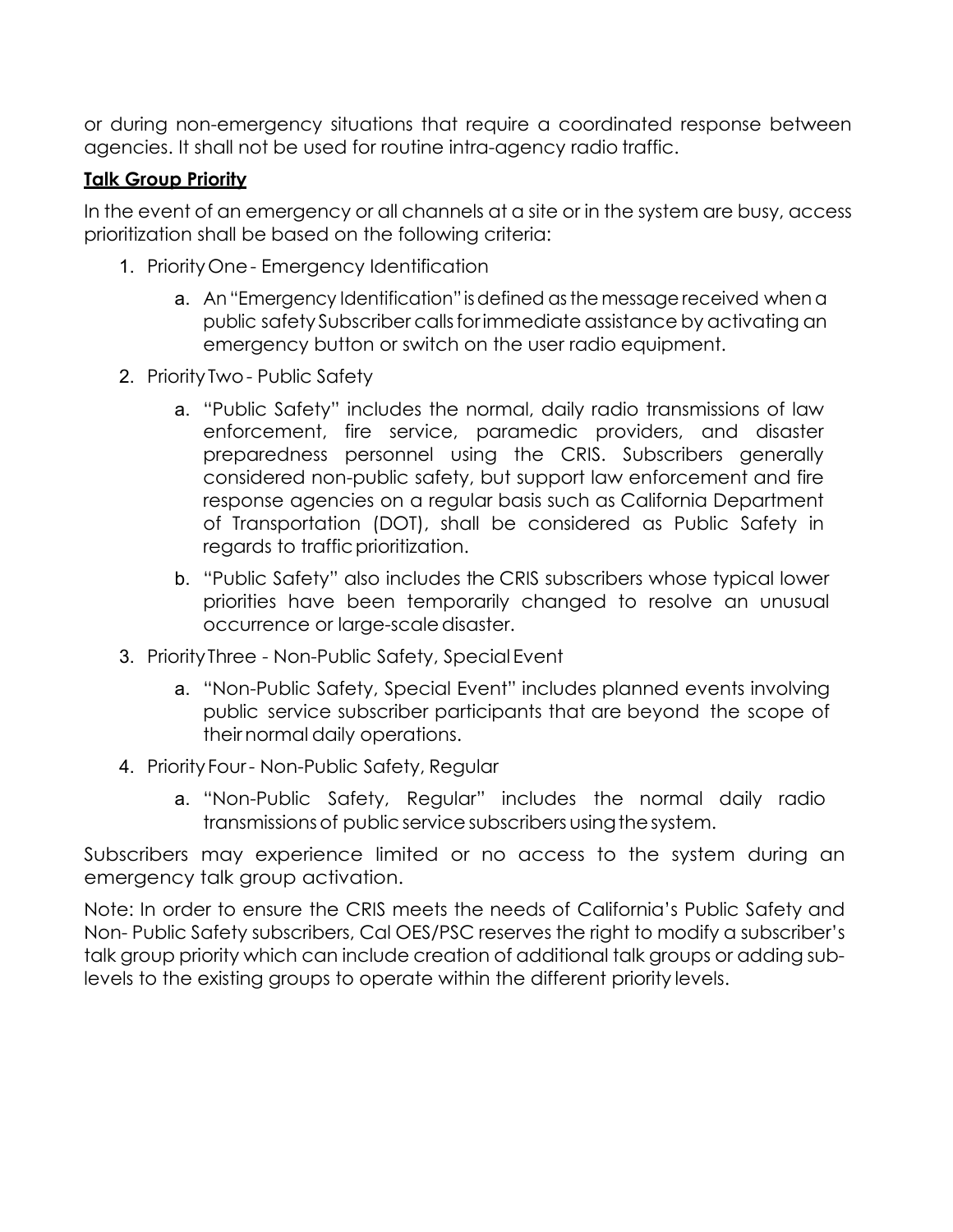# **MAINTENANCE**

#### <span id="page-8-0"></span>**System Outages**

If you are experiencing trouble with the system or an outage, call PSC's Network Operations Center (NOC). A system expert is available to provide assistance 24 hours a day and can be reached at 916-657-9999 or 888-657-6577 (toll-free).

#### <span id="page-8-1"></span>**Equipment Maintenance**

Equipment maintenance for loaned demo radios will be performed by Cal OES/PSC at no additional cost for 6 months.

State agency subscribers are required to have equipment maintenance performed by Cal OES/PSC in accordance to California Government Code 15277 and State Administrative Manual Section 4530.

Non-State of California agency subscribers shall be responsible for the maintenance and repairs of the subscriber owned radio equipment including dispatch consoles, base stations, mobile and portable radios. All equipment used on the CRIS system will be maintained to applicable FCC Title 47 part 90 of the Code of Federal Regulations. If a subscriber does not have resources for installation or maintenance of their equipment, they may enter into a separate agreement for required services through Cal OES/PSC. Contact a CRIS representative to inquire about this service.

Non-state agencies subscribers seeking equipment maintenance by PSC have two options:

- Participate in the PSC's Annual Maintenance Service Program. To get information on the AMPS program please call: (**916) 894-5082**
- <span id="page-8-2"></span>• Pay PSC's hourly service rate for maintenance and repair, plus parts and materials.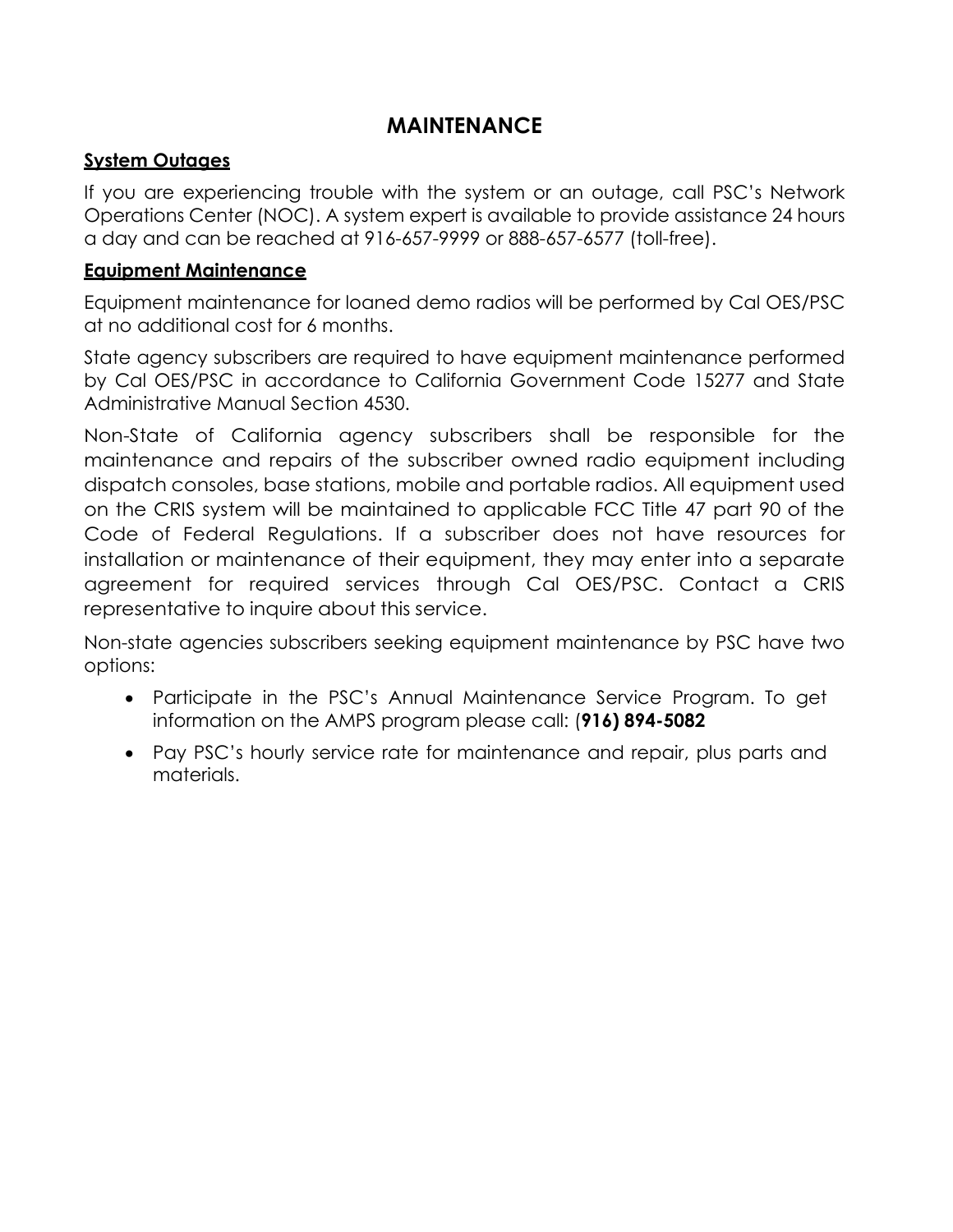### **SYSTEM CONFIGURATION**

#### <span id="page-9-0"></span>**Infrastructure**

The CRIS is a wide area trunked mobile radio system composed of a master core, located centrally in Sacramento with numerous strategically located trunked radio sites located across the state at specific locations. The system utilizes the California Public Safety Microwave Network (CAPSNET) as its primary data backhaul for the Wide Area Network (WAN) trunked radio system.

#### <span id="page-9-1"></span>**Frequency Plan**

The system operates in the 700/800 MHz band of the radio spectrum. Transmit and receive frequencies are assigned in sets (Channels) at specific sites to provide adequate channel capacity for anticipated planned communications loading.

#### <span id="page-9-2"></span>**Trunked Radio Basics**

A trunked radio system is a reliable and efficient form of providing multiple subscribers the ability to access the system when needed at the same time utilizing a minimum number of frequencies to provide the service. This results in maximizing frequency usage and keeping user down time to a minimum.

The system utilizes a Master Core that monitors all active radios affiliated with any of the various trunked radio sites operating throughout the system. When a subscriber radio requests access to the system, through a trunked radio site, the core assigns an open channel for the subscriber to use, or notifies the subscriber radio that all channels at a site are active. Once a channel becomes inactive it can immediately be reassigned for use to a different subscriber radio for use. Based on the premise that all channels at a trunked site are not in use at all times, the core can assign unused channels as requested minimizing the need for extra channels and allowing more subscribers to access the system with a minimum number of required channels. Site channel allocation is based on anticipated traffic loading (expected number of users) for a particularsite.

Reliability is also realized should a site lose access to the core the site can revert to stand alone trunked mode and continue operation or access to the core can be rerouted through the system backbone if an alternate microwave path is available to continue full trunking mode.

Adding and removing radios or setting up user talk groups can be accomplished by simply entering the required radio information into the system database.

#### <span id="page-9-3"></span>**Wide-Area Trunked Operation**

Trunked radio operation involves a great deal of activity taking place without user intervention or awareness.

When a trunked radio is turned on it automatically affiliates with the nearest radio site that is part of the trunked system. In affiliating, the trunked radio communicates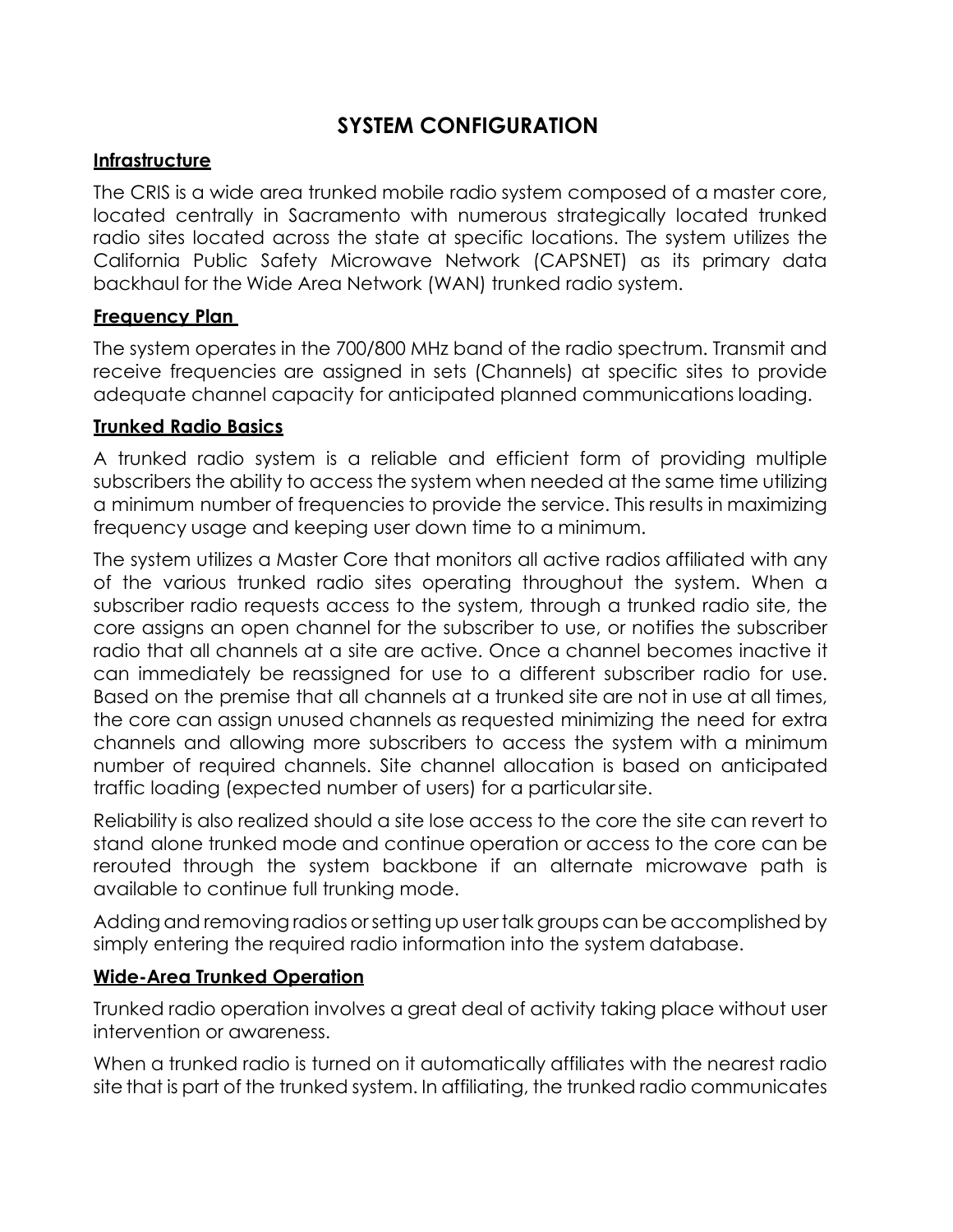its unit identification and talk-group that has been selected by the user.

When a radio user presses their push-to-talk button the radio automatically requests that a call be established with other users of the talk-group.

The control system responds by assigning communication resources (channels) at each of the radio sites where users are registered on the requested talk-group.



Figure 1.0 - Sample Talk Group

Figure 1.0 shows five vehicles and one control station radio operating on two talk-groups. The control system has assigned radio channels at three separate remote sites in order to establish the call for talk group 303 (Black) and radio channels at 2 sites for talk group 225 (Red).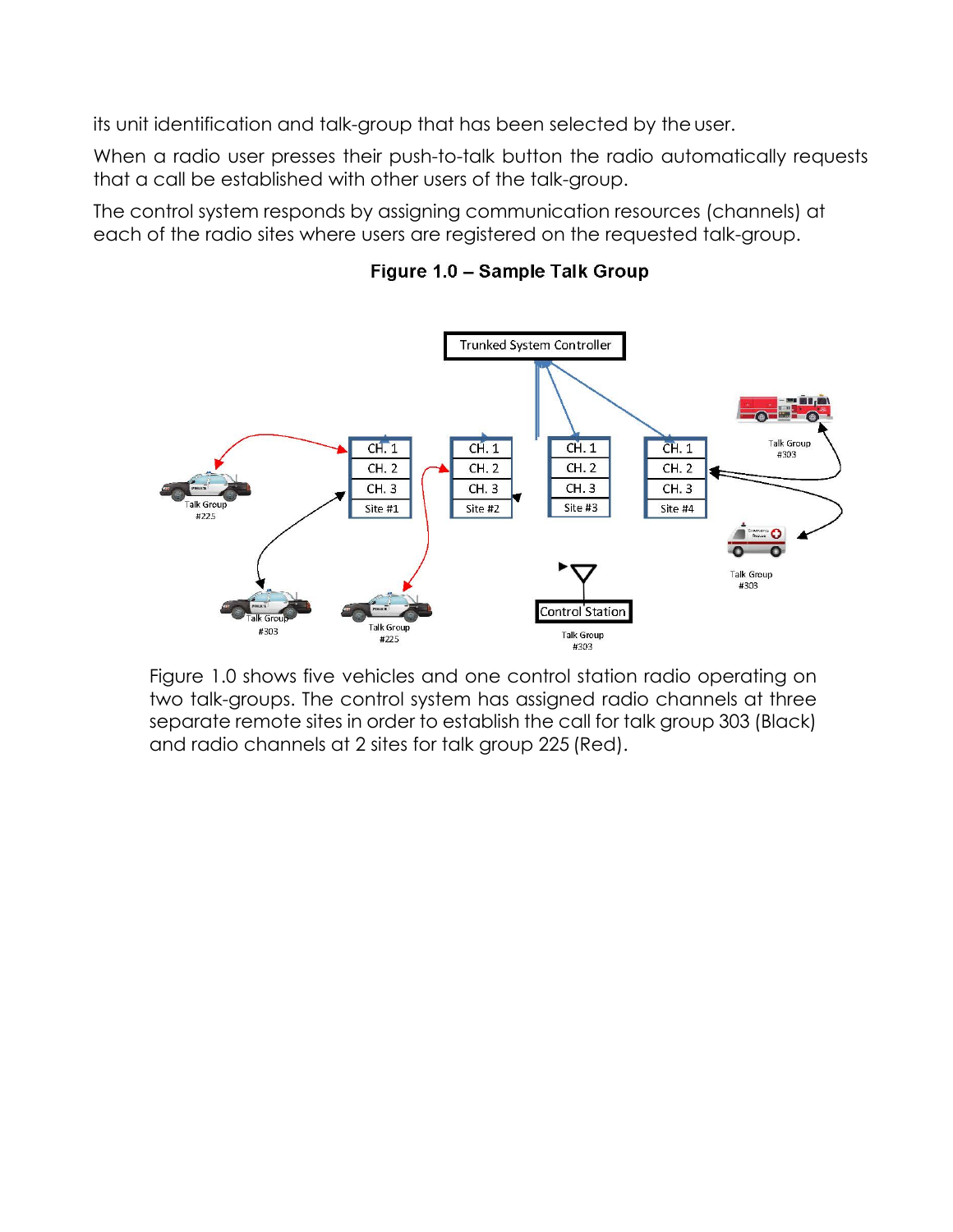# **TERMINOLOGY**

**Registration/Affiliation** - Radios on the trunked system will send a signal with radio ID and the talk group selected to the master core which in turn registers the radio with the best trunked site available for communications and affiliates the radio with the requested talk group. This occurs when the radio is turned on, when a new talk group is selected, or when the radio selects a new site by checking RSSI levels of tower sites.

**Alias** - A unique identifier that is displayed on when a radio is transmitting on a talk group that is being monitored. The alias corresponds with a specified subscriber ID.

**APCO** - Association of Public-Safety Communications Officials – International, Inc.

**Channel** - A radio channel is normally comprised of a separate transmit and receive frequency. In trunked radio operation the operator only needs to request access to the system and the system controller will assign an unused communications channel or the operator can select a predefined talk group and the system controller will assign frequencies for the talk group to use.

**Channels & Zones** - When a subscriber radio is programmed with a large number of channels, those channels are accessed by the subscriber in two ways: (1) The channel knob, which typically accesses 16 channels, and (2) either a three-position switch or up/down zone buttons on a radio with a display. A large number of channels can be organized into a series of zones.

**Cal OES/PSC** - The California Governor's Office of Emergency Services/Public Safety Communications.

**Control Channel** -- Dedicated digital channel at each trunked site that the system uses to communicate with individual radios passing information between the radio and the system controller. The system will use the control channel to identify if the radio is authorized, instruct the radio which channel to operate on or to pass system information such as site busy etc.

**Digital Radio Signal** - Analog signal (voice) that issampled and converted into a series of zeros and ones that are arranged in a specific order to form a digital word. These are then transmitted from digital radio to digital radio and then converted by the radios back in to an analog signal that can be heard and understood by the human ear.

**Duplex Repeater** - A repeater system that uses different transmit and receive frequencies. Allowing communications to occur in both directions at the same time.

**Emergency Response Support** - Those who are involved in the critical mission areas surrounding the incident response, such as protecting against the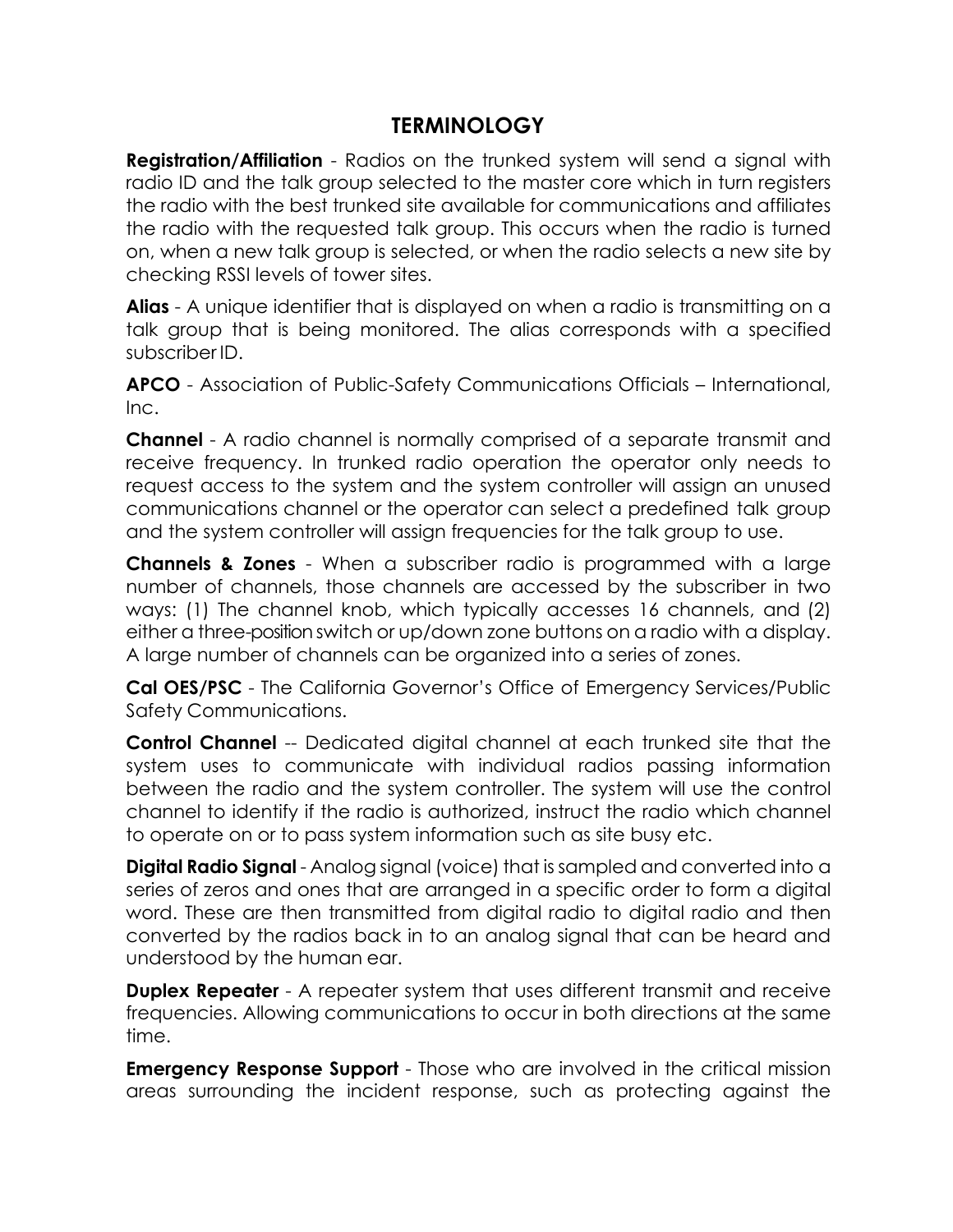incident, containing the incident, or recovering from the incident.

**Federal Communications Commission** - A board charged with regulating broadcasting and interstate communication by wire, radio, and television.

**FCC Title 47 Part 90 Code of Federal Regulations** - Regulations that oversee the use of equipment and frequencies that operate in the Private Land Mobile Radio Service portion of the frequency spectrum.

**First Responder** - Those individuals in the early stages of an incident who are responsible for the protection and preservation of life, property, evidence, and the environment, including. Emergency response providers includes: Federal, State, and local emergency public safety, law enforcement, fire, emergency medical (including hospital emergency facilities), and related personnel, agencies, andauthorities**.**

**Interoperable Talk Group** - A talk group that allows communications between multiple agencies involved in response to an incident.

**Intra- Agency Talk Group** - A talk group that allows normal or emergency communications from personnel of the same agency.

**MON** - Monitor button allows the radio to receive an RF signal without tone (CTCSS/DCTSS) protections.

**Out of Range** - Indication of no service available to radio. A long tone at will be heard at regular intervals.

**Project 25 (P-25)** - Is a suite of operating/manufacturing for digital voice and data communication systems standards developed so radios manufactured by different communications companies (Motorola, Kenwood etc.) would be able to communicate on a common platform. The standards address communications suited to public safety and first responders. Project 25 was initiated by the [Association of Public Safety](https://www.apcointl.org/) [Communications Officials,](https://www.apcointl.org/) or APCO.

**Queue** - If a subscriber tries to access the trunked system when all channels are busy at a site, the system will put the member in a "queue", or waiting line for the first open channel. The subscriber will first hear the "busy" signal followed by a chirp when a channel is available to transmiton.

**Roaming** - The ability of a radio on a trunked radio system to move from trunked system to trunked system without any interaction by the member.

**RSSI** - Received Signal Strength Indicator.

**SCAN** - Ability of a radio or scanner to continuously monitor multiple channels programmed into to the device and automatically select a channel when activity appears on the channel. The device will go back into scan mode when activity on the scanned channel ceases.